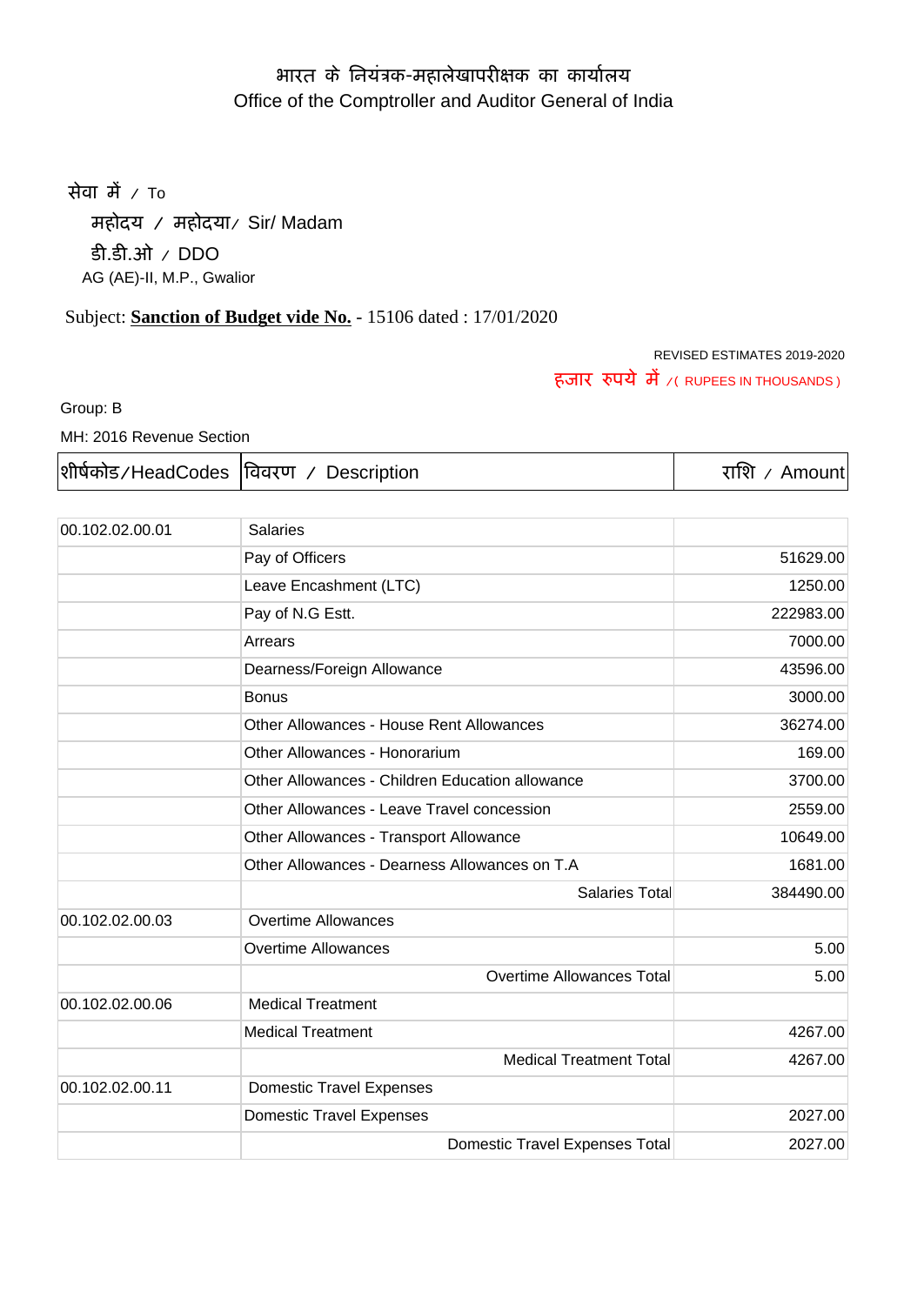# आरत के नियंत्रक-महालेखापरीक्षक का कार्यालय Office of the Comptroller and Auditor General of India

| 00.102.02.00.13 | <b>Office Expenses</b>                                    |           |
|-----------------|-----------------------------------------------------------|-----------|
|                 | L.P.S                                                     | 818.00    |
|                 | O.O.E - Telephone and Trunk call Charges                  | 220.00    |
|                 | O.O.E - Service postage and telegram charges              | 957.00    |
|                 | O.O.E - Office expenses (Misc.)                           | 2199.00   |
|                 | Special Contigencies(New) - Purchase of Modular Furniture | 144.00    |
|                 | Special Contigencies(New) - Purchase of Office Furniture  | 891.56    |
|                 | <b>Office Expenses Total</b>                              | 5229.56   |
| 00.102.02.00.16 | publications                                              |           |
|                 | Admin Reports and Magazines etc                           | 32.00     |
|                 | publications Total                                        | 32.00     |
| 00.102.02.00.27 | <b>Minor Works</b>                                        |           |
|                 | HQ Admin approved                                         | 22.00     |
|                 | Minor Works Total                                         | 22.00     |
| 00.102.02.00.28 | <b>Professional Services</b>                              |           |
|                 | Outsourcing of MTS                                        | 1768.00   |
|                 | DEOs, Steno, Driver etc.                                  | 1905.00   |
|                 | Hiring of Retired Personnel                               | 150.00    |
|                 | Legal Charges etc                                         | 157.00    |
|                 | <b>Professional Services Total</b>                        | 3980.00   |
| 00.102.02.00.50 | <b>Other Charges</b>                                      |           |
|                 | Other Charges                                             | 13.40     |
|                 | <b>Other Charges Total</b>                                | 13.40     |
| 00.102.02.99.13 | Information Technology                                    |           |
|                 | IT-AMC, Stationary and Cartridge etc.                     | 757.00    |
|                 | IT-Hardware Software                                      | 380.00    |
|                 | <b>IT-Others</b>                                          | 233.64    |
|                 | Information Technology Total                              | 1370.64   |
|                 | Group B Total                                             | 401436.60 |
|                 |                                                           |           |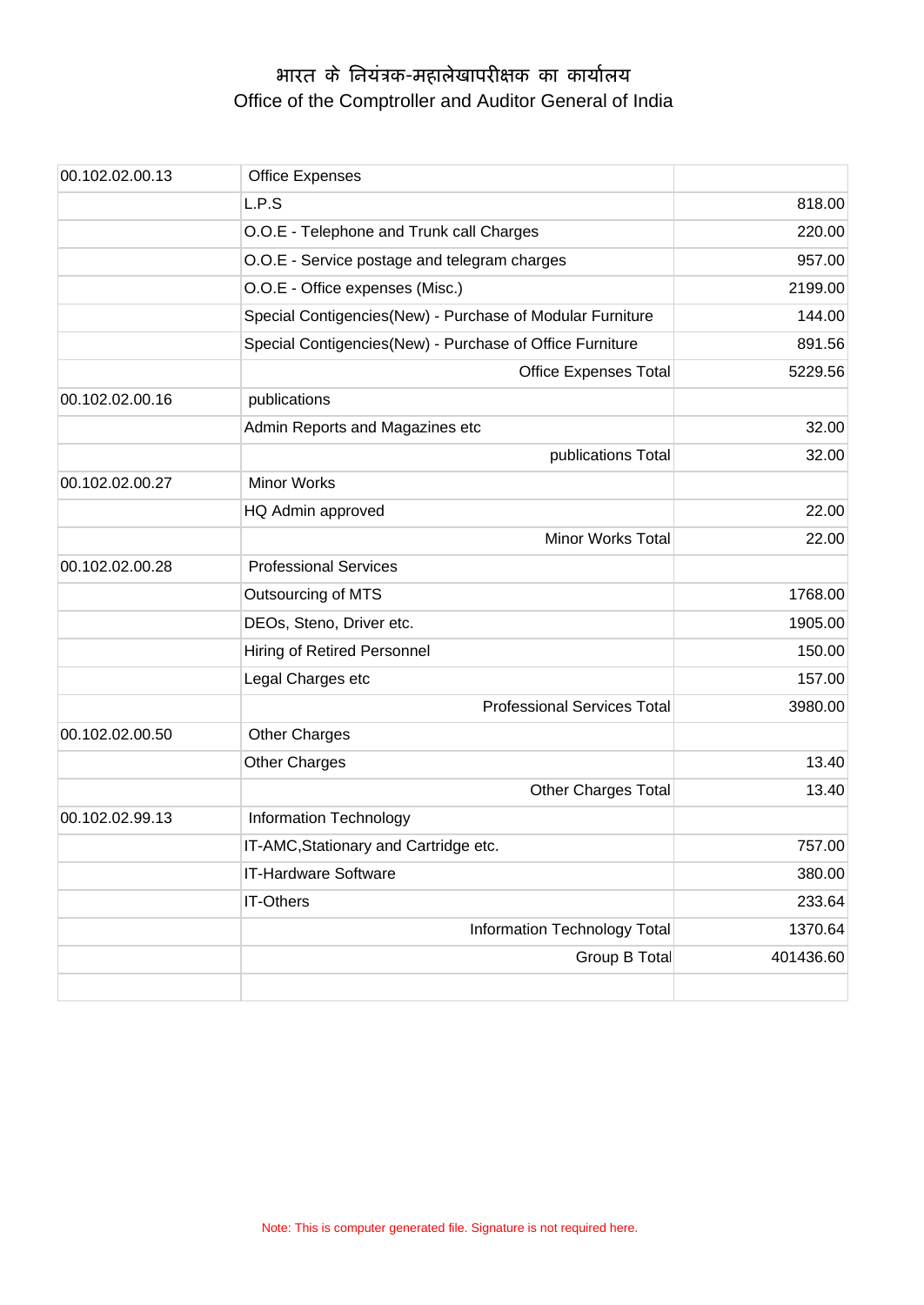Revised Estimates 2019-20 in respect of Group-BNGE have been allocated.

- Controller-Budget sao6brs@cag.gov.in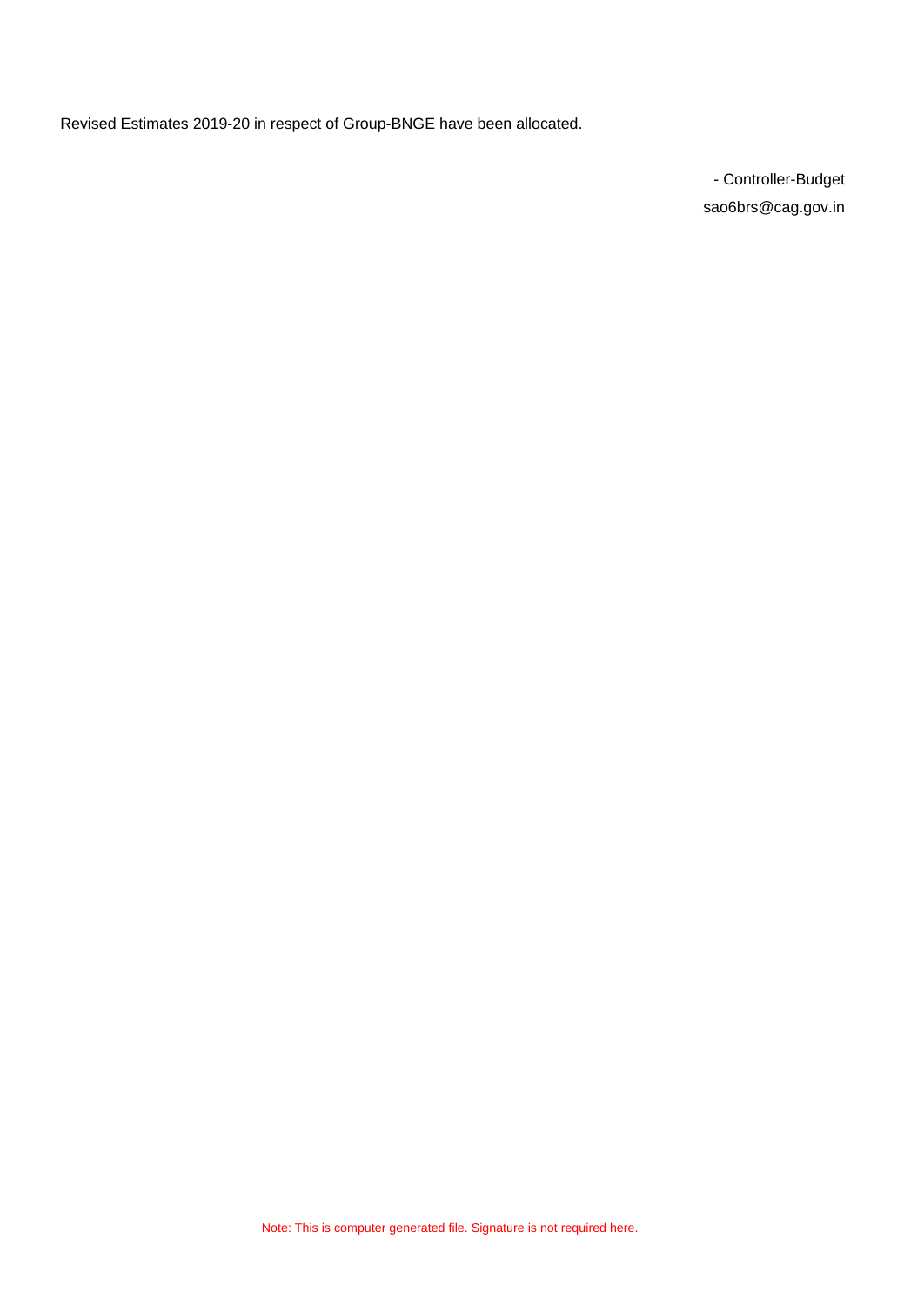# आरत के नियंत्रक-महालेखापरीक्षक का कार्यालय Office of the Comptroller and Auditor General of India

सेवा में  $\sqrt{10}$ 

महोदय / महोदया/ Sir/ Madam डी.डी.ओ / DDO AG (AE)-II, M.P., Gwalior

# Subject: **Sanction of Budget vide No.** - 15107 dated : 17/01/2020

#### REVISED ESTIMATES 2019-2020 हजार रुपये में ⁄( RUPEES IN THOUSANDS )

Group: A

MH: 2016 Revenue Section

|  | शीर्षकोड/HeadCodes  विवरण / Description | राशि / Amount |
|--|-----------------------------------------|---------------|
|--|-----------------------------------------|---------------|

| 00.102.02.00.01 | <b>Salaries</b>                               |         |
|-----------------|-----------------------------------------------|---------|
|                 | Pay of Officers                               | 3684.00 |
|                 | Leave Encashment (LTC)                        | 100.00  |
|                 | Dearness/Foreign Allowance                    | 593.00  |
|                 | Other Allowances - House Rent Allowances      | 100.00  |
|                 | Other Allowances - Honorarium                 | 2.00    |
|                 | Other Allowances - Leave Travel concession    | 211.00  |
|                 | Other Allowances - Transport Allowance        | 25.00   |
|                 | Other Allowances - Dearness Allowances on T.A | 3.00    |
|                 | <b>Salaries Total</b>                         | 4718.00 |
| 00.102.02.00.06 | <b>Medical Treatment</b>                      |         |
|                 | <b>Medical Treatment</b>                      | 50.00   |
|                 | <b>Medical Treatment Total</b>                | 50.00   |